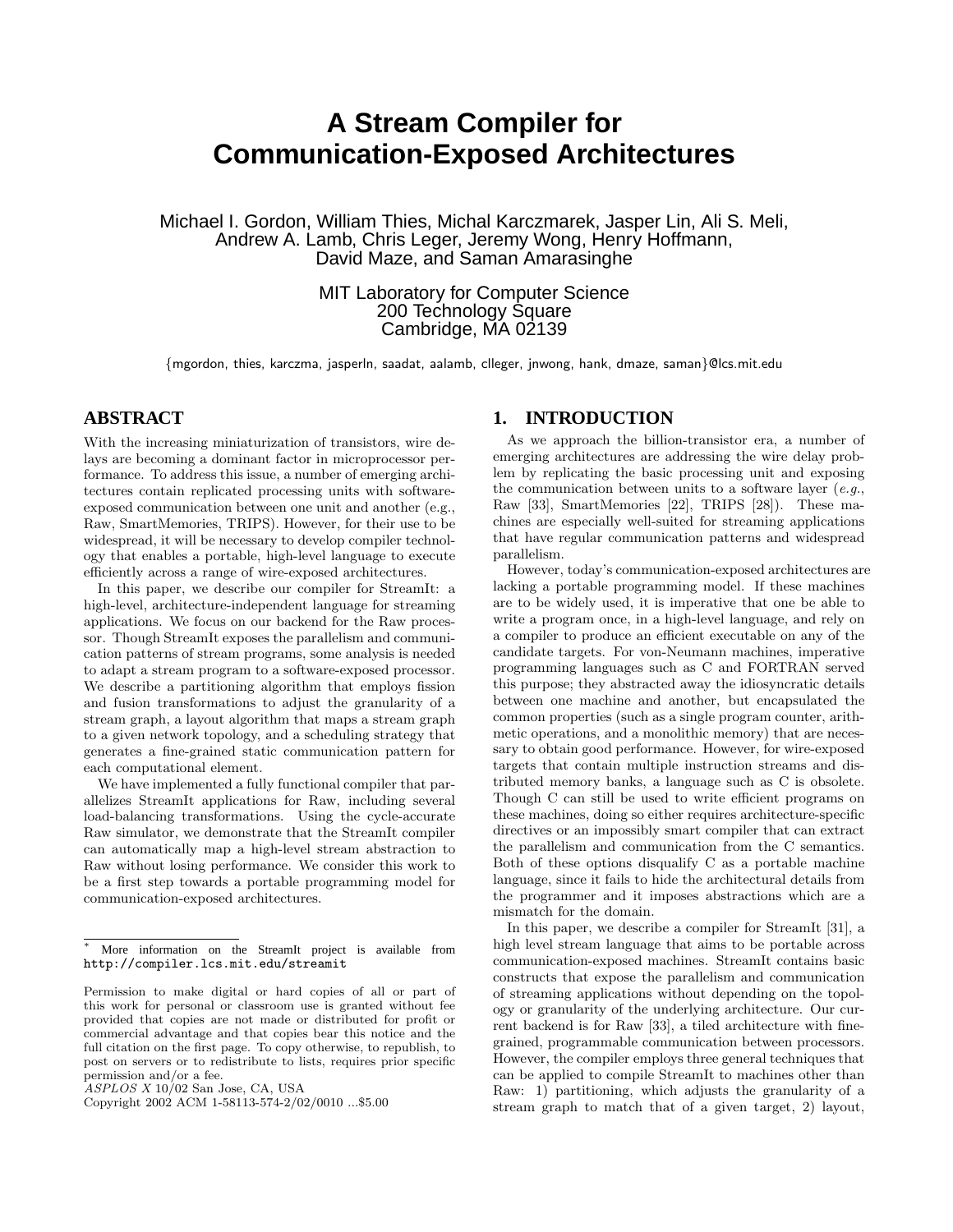```
float->float filter FIRFilter (float sampleRate, int N) {
  float[N] weights;
  init {
   weights = calcImpulseResponse(sampleRate, N);
 }
  prework push N-1 pop 0 peek N {
   for (int i=1; i<N; i++) {
      push(doFIR(i));
   }
 }
  work push 1 pop 1 peek N {
   push(doFIR(N));
   pop();
  }
 float doFIR(int k) {
    float val = 0;for (int i=0; i<k; i++) {
      val += weights[i] * peek(k-i-1);
   }
    return val;
 }
}
float->float pipeline Equalizer (float samplingRate, int N) {
  add splitjoin {
    int bottom = 2500;
    int top = 5000:
    split duplicate;
    for (int i=0; i< N; i++, bottom*=2, top*=2) {
      add BandPassFilter(sampleRate, bottom, top);
    }
   join roundrobin;
  }
add Adder(N);
}
void->void pipeline FMRadio {
 add DataSource();
  add FIRFilter(sampleRate, N);
 add FMDemodulator(sampleRate, maxAmplitude);
  add Equalizer(sampleRate, 4);
 add Speaker();
}
```
Figure 1: Parts of an FM Radio in StreamIt.

which maps a partitioned stream graph to a given network topology, and 3) scheduling, which generates a fine-grained static communication pattern for each computational element. We consider this work to be a first step towards a portable programming model for communication-exposed architectures.

The rest of this paper is organized as follows. Section 2 provides an introduction to StreamIt, Section 3 contains an overview of Raw, and Section 4 outlines our compiler for StreamIt on Raw. Sections 5, 6, and 7 describe our algorithms for partitioning, layout, and communication scheduling, respectively. Section 8 describes code generation for Raw, and Section 9 presents our results. Section 10 considers related work, and Section 11 contains our conclusions.

# **2. THE STREAMIT LANGUAGE**

StreamIt is a portable programming language for highperformance signal processing applications. The current version of StreamIt is tailored for static-rate streams: it requires that the input and output rates of each filter are known at compile time. In this section, we provide a very brief overview of the syntax and semantics of StreamIt, version 1.1. A more detailed description of the design and rationale for StreamIt can be found in [31], which describes version



Figure 2: Block diagram of the FM Radio.



(a) A pipeline. (b) A splitjoin. (c) A feedbackloop.

Figure 3: Stream structures supported by StreamIt.

1.0; the most up-to-date syntax specification can always be found on our website [1].

# **2.1 Language Constructs**

The basic unit of computation in StreamIt is the filter. A filter is a single-input, single-output block with a userdefined procedure for translating input items to output items. An example of a filter is the FIRFilter, a component of our software radio (see Figure 1). Each filter contains an init function that is called at initialization time; in this case, the FIRFilter calculates weights, which represents its impulse response. The work function describes the most fine grained execution step of the filter in the steady state. Within the work function, the filter can communicate with its neighbors via FIFO queues, using the intuitive operations of push(value), pop(), and peek(index), where peek returns the value at position index without dequeuing the item. The number of items that are pushed, popped, and peeked<sup>1</sup> on each invocation are declared with the work function.

In addition to work, a filter can contain a prework function that is executed exactly once between initialization and the steady-state. Like work, prework can access the input and output tapes of the filter; however, the I/O rates of work and prework can differ. In an FIRFilter, a prework function is essential for correctly filtering the beginning of the input stream. The user never calls the init, prework, and work functions–they are all called automatically.

The basic construct for composing filters into a communicating network is a pipeline, such as the FM Radio in Figure 1. A pipeline behaves as the sequential composition of all its child streams, which are specified with successive calls to add from within the pipeline. For example, the output of DataSource is implicitly connected to the input of FIRFilter, who's output is connected to FMDemodulator, and so on. The add statements can be mixed with regular imperative code to parameterize the construction of the stream graph.

<sup>&</sup>lt;sup>1</sup>We define *peek* as the total number of items read, including the items popped. Thus, we always have that  $peek \geq pop$ .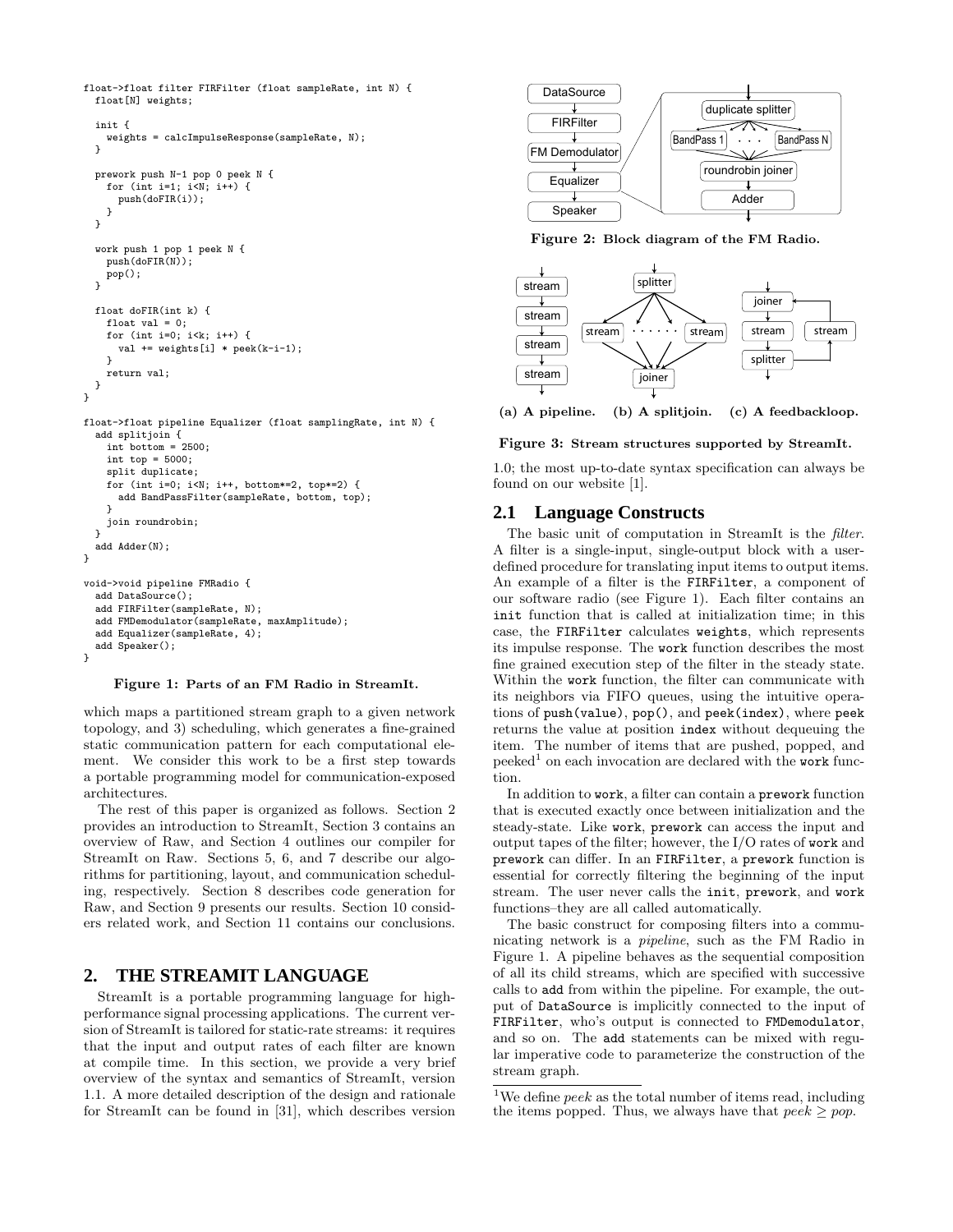There are two other stream constructs besides pipeline: splitjoin and feedbackloop (see Figure 3). From now on, we use the word stream to refer to any instance of a filter, pipeline, splitjoin, or feedbackloop.

A splitjoin is used to specify independent parallel streams that diverge from a common splitter and merge into a common *joiner*. There are two kinds of splitters: 1) *duplicate*, which replicates each data item and sends a copy to each parallel stream, and 2) roundrobin $(w_1, \ldots, w_n)$ , which sends the first  $w_1$  items to the first stream, the next  $w_2$  items to the second stream, and so on. roundrobin is also the only type of joiner that we support; its function is analogous to a roundrobin splitter. If a roundrobin is written without any weights, we assume that all  $w_i = 1$ . The splitter and joiner type are specified with the keywords split and join, respectively (see Figure 1); the parallel streams are specified by successive calls to add, with the  $i$ <sup>th</sup> call setting the  $i$ <sup>th</sup> stream in the splitjoin.

The last control construct provides a way to create cycles in the stream graph: the feedbackloop. Due to space constraints, we omit a detailed discussion of the feedbackloop.

#### **2.2 Design Rationale**

StreamIt differs from other stream languages in that it imposes a well-defined structure on the streams; all stream graphs are built out of a hierarchical composition of filters, pipelines, splitjoins, and feedbackloops. This is in contrast to other environments, which generally regard a stream as a flat and arbitrary network of filters that are connected by channels. However, arbitrary graphs are very hard for the compiler to analyze, and equally difficult for a programmer to describe. The comparison of StreamIt's structure with arbitrary stream graphs could be likened to the difference between structured control flow and GOTO statements: though the programmer might have to re-design some code to adhere to the structure, the gains in robustness, readability, and compiler analysis are immense.

# **3. THE RAW ARCHITECTURE**

The Raw Microprocessor [8, 33] addresses the wire delay problem [14] by providing direct instruction set architecture (ISA) analogs to three underlying physical resources of the processor: gates, wires and pins. Because ISA primitives exist for these resources, a compiler such as StreamIt has direct control over both the computation and the communication of values between the functional units of the microprocessor, as well as across the pins of the processor.

The architecture exposes the gate resources as a scalable 2-D array of identical, programmable tiles, that are connected to their immediate neighbors by four on-chip networks. Each network is 32-bit, full-duplex, flow-controlled and point-to-point. On the edges of the array, these networks are connected via logical channels [12] to the pins. Thus, values routed through the networks off of the side of the array appear on the pins, and values placed on the pins by external devices (for example, wide-word A/Ds, DRAMS, video streams and PCI-X buses) will appear on the networks.

Each of the tiles contains a compute processor, some memory and two types of routers–one static, one dynamic–that control the flow of data over the networks as well as into the compute processor (see Figure 4). The compute processor interfaces to the network through a bypassed, register-



Figure 4: Block diagram of the Raw architecture.

mapped interface [8] that allows instructions to use the networks and the register files interchangeably. In other words, a single instruction can read up to two values from the networks, compute on them, and send the result out onto the networks, with no penalty. Reads and writes in this fashion are blocking and flow-controlled, which allows for the computation to remain unperturbed by unpredictable timing variations such as cache misses and interrupts.

Each tile's static router has a virtualized instruction memory to control the crossbars of the two static networks. Collectively, the static routers can reconfigure the communication pattern across these networks every cycle. The instruction set of the static router is encoded as a 64-bit VLIW word that includes basic instructions (conditional branch with/without decrement, move, and nop) that operate on values from the network or from the local 4-element register file. Each instruction also has 13 fields that specify the connections between each output of the two crossbars and the network input FIFOs, which store values that have arrived from neighboring tiles or the local compute processor. The input and output possibilities for each crossbar are: North, East, South, West, Processor, to the other crossbar, and into the static router. The FIFOs are typically four or eight elements large.

To route a word from one tile to another, the compiler inserts a route instruction on every intermediate static router [21]. Because the routers are pipelined and compile-time scheduled, they can deliver a value from the ALU of one tile to the ALU of a neighboring tile in 3 cycles, or more generally, 2+N cycles for an inter-tile distance of N hops.

The results of this paper were generated using btl, a cycleaccurate simulator that models arrays of Raw tiles identical to those in the .15 micron 16-tile Raw prototype ASIC chip. With a target clock rate of 250 MHz, the tile employs as compute processor an 8-stage, single issue, in-order MIPS-style pipeline that has a 32 KB data cache, 32 KB of instruction memory, and 64 KB of static router memory. All functional units except the floating point and integer dividers are fully pipelined. The mispredict penalty of the static branch predictor is three cycles, as is the load latency. The compute processor's pipelined single-precision FPU operations have a latency of 4 cycles, and the integer multiplier has a latency of 2 cycles.

## **4. COMPILING STREAMIT TO RAW**

The phases of the StreamIt compiler are described in Table 1. The front end is built on top of KOPI, an open-source compiler infrastructure for Java [11]; we use KOPI as our infrastructure because StreamIt has evolved from a Javabased syntax. We translate the StreamIt syntax into the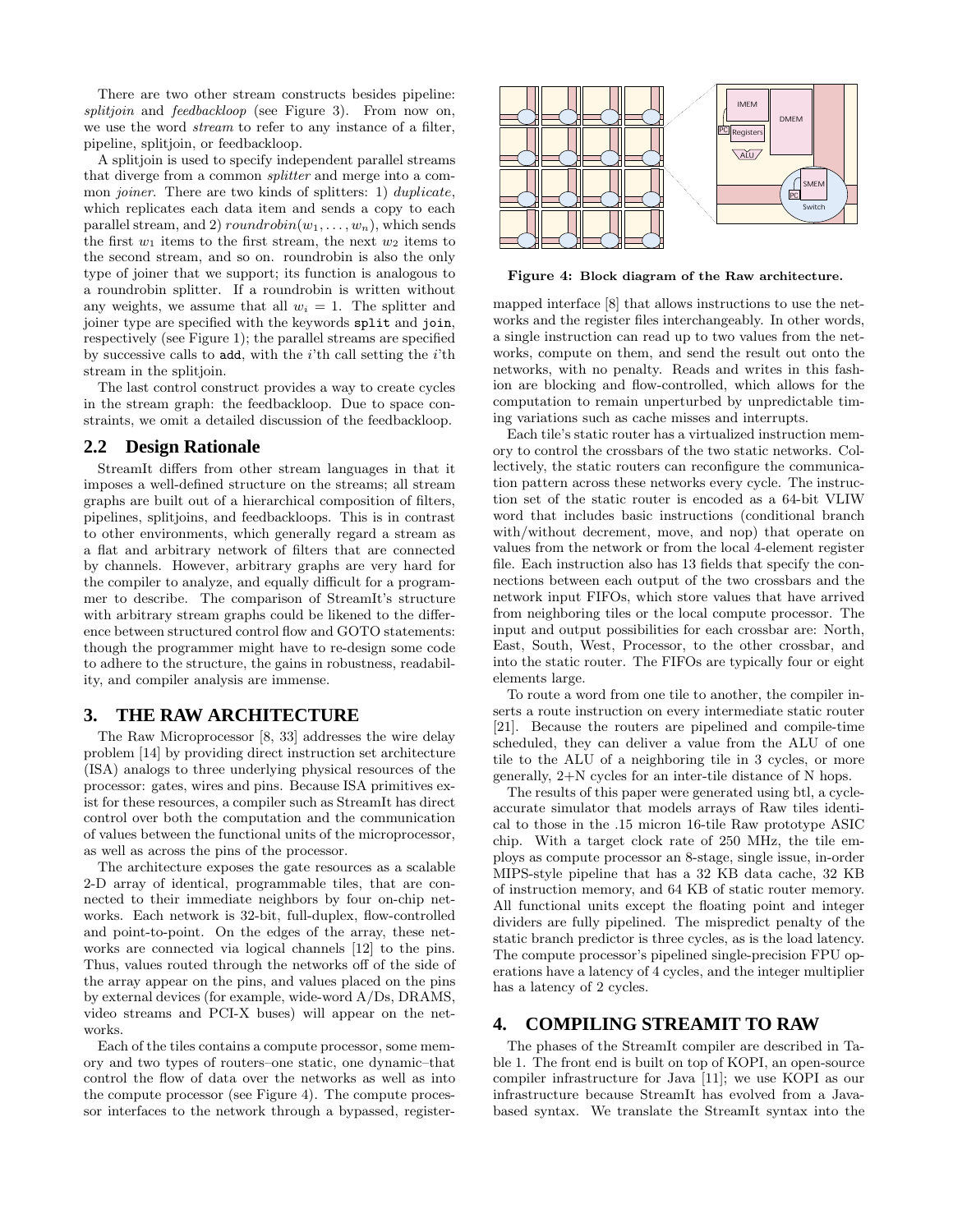| Function                                                                                  |
|-------------------------------------------------------------------------------------------|
| Parses syntax into a Java-like abstract syntax tree.                                      |
| Converts the AST to the StreamIt IR (SIR).                                                |
| Expands all parameterized structures in the stream graph.                                 |
| Calculates initialization and steady-state execution orderings for filter firings.        |
| Performs fission and fusion transformations for load balancing.                           |
| Determines minimum-cost placement of filters on grid of Raw tiles.                        |
| Orchestrates fine-grained communication between tiles via simulation of the stream graph. |
| Generates code for the tile and switch processors.                                        |
|                                                                                           |

**Table 1: Phases of the StreamIt compiler.**

KOPI syntax tree, and then construct the StreamIt IR (SIR) that encapsulates the hierarchical stream graph. Since the structure of the graph might be parameterized, we propagate constants and expand each stream construct to a static structure of known extent. At this point, we can calculate an execution schedule for the nodes of the stream graph.

The automatic scheduling of the stream graph is one of the primary benefits that StreamIt offers, and the subtleties of scheduling and buffer management are evident throughout all of the following phases of the compiler. The scheduling is complicated by StreamIt's support for the peek operation, which implies that some programs require a separate schedule for initialization and for the steady state. The steady state schedule must be periodic–that is, its execution must preserve the number of live items on each channel in the graph (since otherwise a buffer would grow without bound.) A separate initialization schedule is needed if there is a filter with  $peek > pop$ , by the following reasoning. If the initialization schedule were also periodic, then after each firing it would return the graph to its initial configuration, in which there were zero live items on each channel. But a filter with  $peek > pop$  leaves  $peek - pop$  (a positive number) of items on its input channel after every firing, and thus could not be part of this periodic schedule. Therefore, the initialization schedule is separate, and non-periodic.

In the StreamIt compiler, the initialization schedule is constructed via symbolic execution of the stream graph, until each filter has at least peek−pop items on its input channel. For the steady state schedule, there are many tradeoffs between code size, buffer size, and latency, and we are developing techniques to optimize different metrics [32]. In this paper, we use a simple hierarchical scheduler that constructs a Single Appearance Schedule (SAS) [4] for each filter. A SAS is a schedule where each node appears exactly once in the loop nest denoting the execution order. We construct one such loop nest for each hierarchical stream construct, such that each component is executed a set number of times for every execution of its parent. In later sections, we refer to the "multiplicity" of a filter as the number of times that it executes in one steady state execution of the entire stream graph.

Following the scheduler, the compiler has stages that are specific for communication-exposed architectures: partitioning, layout, and communication scheduling. The next three sections of the paper are devoted to these phases.

## **5. PARTITIONING**

StreamIt provides the filter construct as the basic abstract unit of autonomous stream computation. The programmer should decide the boundaries of each filter according to what is most natural for the algorithm under consideration. While one could envision each filter running on a separate machine in a parallel system, StreamIt hides the granularity of the



(a) **Original (runs on 64 tiles).**



(b) **Partitioned (runs on 16 tiles).**

**Figure 5: Execution traces for the (a) original and (b) partitioned versions of the Radar application. The** *x* **axis denotes time, and the** *y* **axis denotes the processor. Dark bands indicate periods where processors are blocked waiting to receive an input or send an output; light regions indicate periods of useful work. The thin stripes in the light regions represent pipeline stalls. Our partitioning algorithm decreases the granularity of the graph from 53 unbalanced tiles (original) to 15 balanced tiles (partitioned). The throughput of the partitioned graph is 11 times higher than the original.**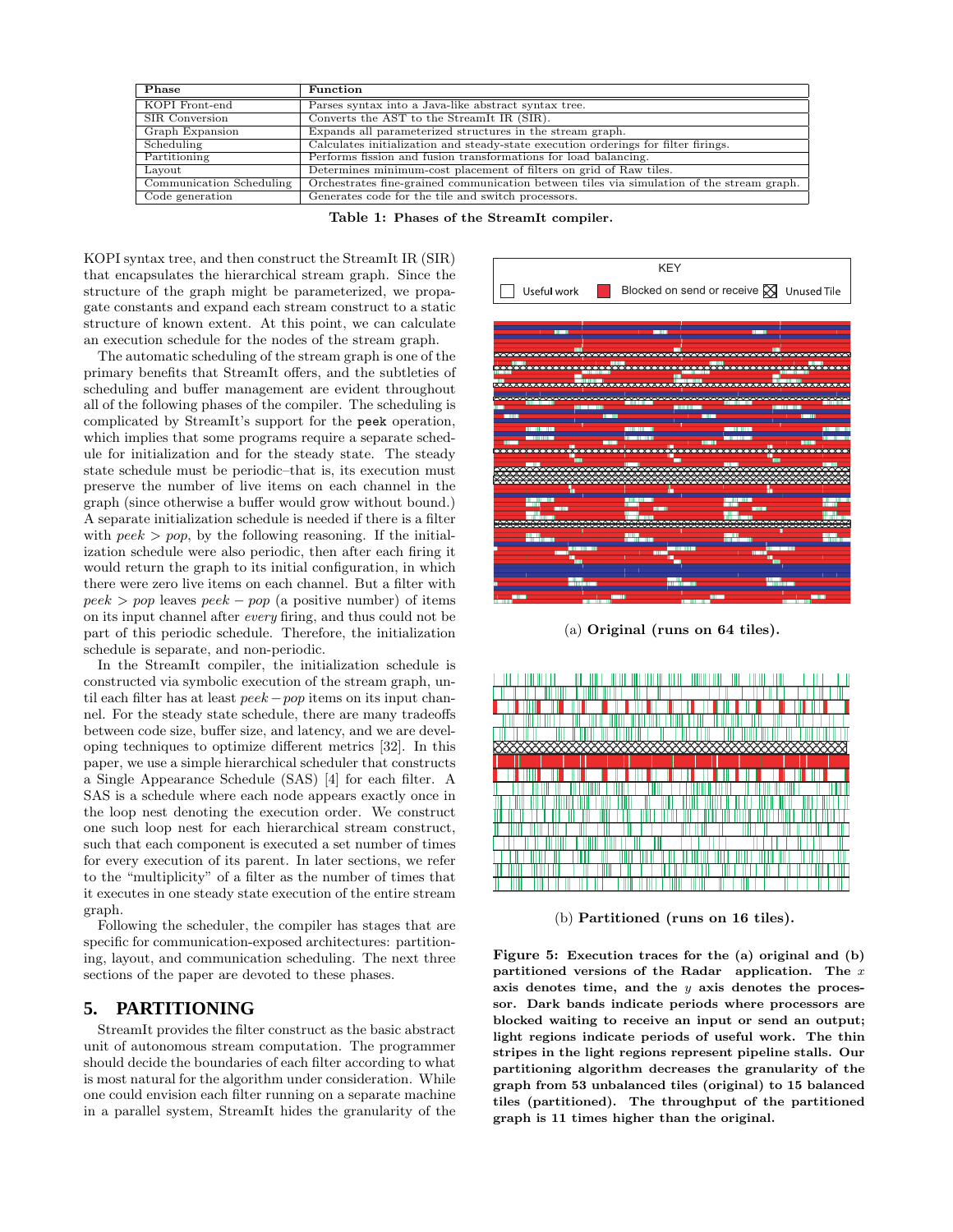

Figure 6: Stream graph of the original 12x4 Radar application. The 12x4 Radarapplication has 12 channels and 4 beams; it is the largest version that fits onto 64 tiles without filter fusion.



Figure 7: Stream graph of the load-balanced 12x4 Radar application. Vertical fusion is applied to collapse each pipeline into a single filter, and horizontal fusion is used to transform the 4-way splitjoin into a 2-way splitjoin. Figure 5 shows the benefit of these transformations.

target machine from the programmer. Thus, it is the responsibility of the compiler to adapt the granularity of the stream graph for efficient execution on a particular architecture.

We use the word *partitioning* to refer to the process of dividing a stream program into a set of balanced computation units. Given that a maximum of  $N$  computation units can be supported, the partitioning stage transforms a stream graph into a set of no more than  $N$  filters, each of which performs approximately the same amount of work during the execution of the program. Following this stage, each filter can be run on a separate processor to obtain a load-balanced executable.

## **5.1 Overview**

Our partitioner employs a set of fusion, fission, and reordering transformations to incrementally adjust the stream graph to the desired granularity. To achieve load balancing, the compiler estimates the number of instructions that are executed by each filter in one steady-state cycle of the entire program; then, computationally intensive filters can be split, and less demanding filters can be fused. Currently, a simple greedy algorithm is used to automatically select the targets of fusion and fission, based on the estimate of the work in each node.

For example, in the case of the Radar application, the original stream graph (Figure 6) contains 52 filters. These filters have unbalanced amounts of computation, as evidenced by the execution trace in Figure 5(a). The partitioner fuses all of the pipelines in the graph, and then fuses the bottom 4-way splitjoin into a 2-way splitjoin, yielding the stream graph in Figure 7. As illustrated by the execution trace in Figure 5(b), the partitioned graph has much better load balancing. In the following sections, we describe in more detail the transformations utilized by the partitioner.

#### **5.2 Fusion Transformations**

Filter fusion is a transformation whereby several adjacent filters are combined into one. Fusion can be applied to decrease the granularity of a stream graph so that an application will fit on a given target, or to improve load balancing by merging small filters so that there is space for larger filters to be split. Analogous to loop fusion in the scientific domain, filter fusion can enable other optimizations by merging the control flow graphs of adjacent nodes, thereby shortening the live ranges of variables and allowing independent instructions to be reordered.

#### *5.2.1 Unoptimized Fusion Algorithm*

In the domain of structured stream programs, there are two types of fusion that we are interested in: vertical fusion for collapsing pipelined filters into a single unit, and horizontal fusion for combining the parallel components of a splitjoin into one. Given that each StreamIt filter has a constant I/O rate, it is possible to implement both vertical and horizontal fusion as a plain compile-time simulation of the execution of the stream graph. A high-level algorithm for doing so is as follows:

- 1. Calculate a legal initialization and steady-state schedule for the nodes of interest.
- 2. For each pair of neighboring nodes, introduce a circular buffer that is large enough to hold all the items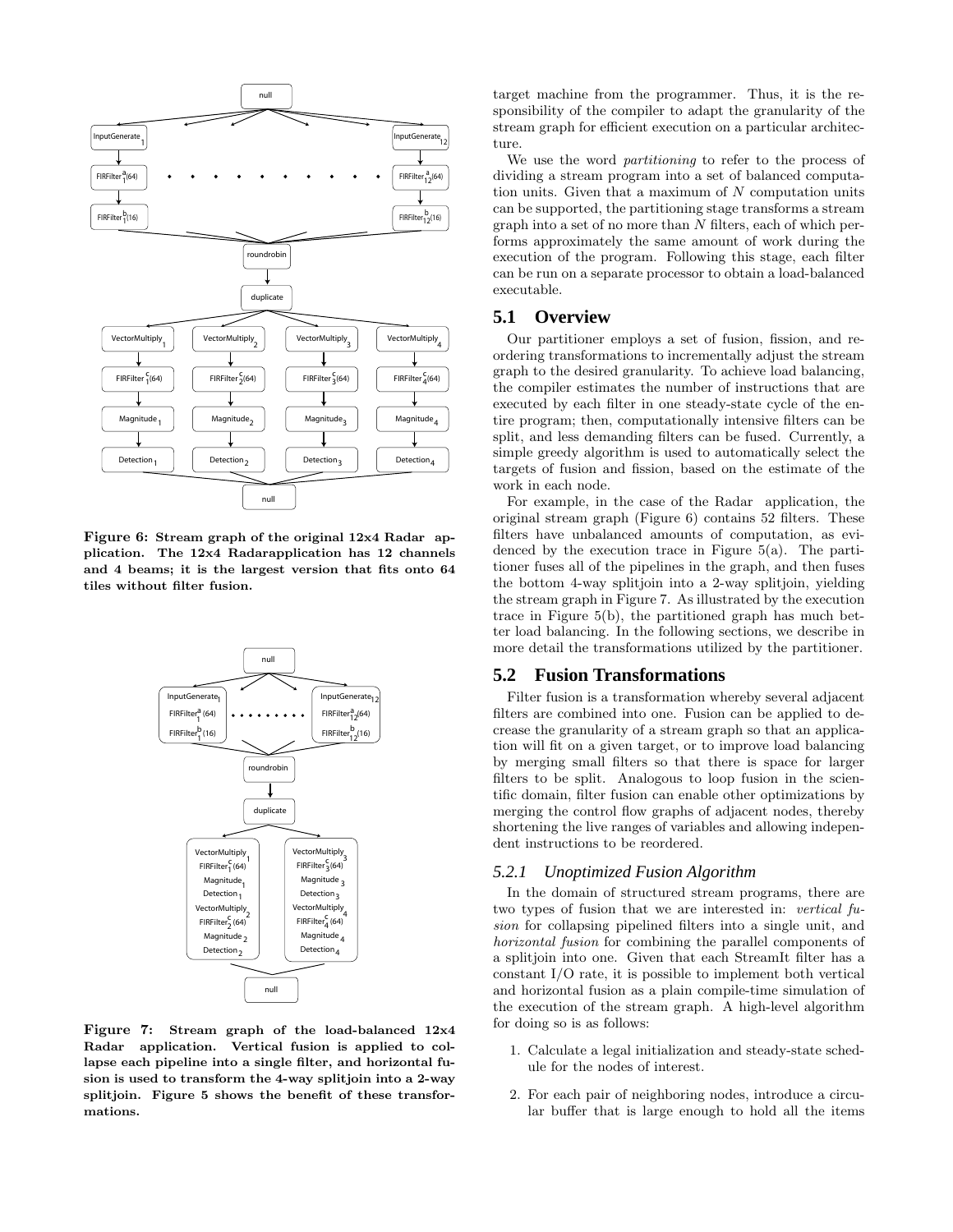produced during the initial schedule and one iteration of the steady-state schedule. For each buffer, maintain indices to keep track of the head and tail of the FIFO queue.

3. Simulate the execution of the graph according to the calculated schedules, replacing all push, pop, and peek operations in the fused region with appropriate accesses to the circular buffers.

That is, a naive approach to filter fusion is to simply implement the channel abstraction and to leverage StreamIt's static rates to simulate the execution of the graph. However, the performance of fusion depends critically on the implementation of channels, and there are several high-level optimizations that the compiler employs to improve upon the performance of a general-purpose buffer implementation. We describe a few of these optimizations in detail in the following sections.

#### *5.2.2 Optimizing Vertical Fusion*

Figure 8 illustrates two of our optimizations for vertical fusion: the localization of buffers and the elimination of modulo operations. In this example, the UpSampler pushes  $K$ items on every step, while the MovingAverage filter peeks at N items but only pops 1. The effect of the optimizations are two-fold. First, buffer localization splits the channel between the filters into a local buffer (holding items that are transfered within work) and a persistent peek buffer (holding items that are stored between iterations of work). Second, modulo elimination arranges copies between these two buffers so that all index expressions are known at compile time, preventing the need for a modulo operation to wrap around a circular buffer.

The execution of the fused filter proceeds as follows. In the prework function, which is called only on the first invocation, the peek buffer is filled with initial values from the UpSampler. The steady work function implements a steady-state schedule in which  $LCM(N, K)$  items are transferred between the two original filters–these items are communicated through a local, temporary buffer. Before and after the execution of the MovingAverage code, the contents of the peek buffer are transferred in and out of the buffer. If the peek buffer is small, this copying can be eliminated with loop unrolling and copy propagation. Note that the peek buffer is for storing items that are persistent from one firing to the next, while the local buffer is just for communicating values during a single firing.

#### *5.2.3 Optimizing Horizontal Fusion*

The naive fusion algorithm maintains a separate input buffer for each parallel stream in a splitjoin. However, in the case of a duplicate splitter, the input buffer can be shared between the streams, as illustrated in Figure 9. As in pipeline fusion, the code of the component filters is inlined into a single filter with repetition according to the steady-state schedule. However, there are some modifications: all pop statements are converted to peek statements, and the pop's are performed at the end of the fused work function. This allows all the filters to see the data items before they are consumed. Finally, the roundrobin joiner is simulated by a reorder-roundrobin filter that re-arranges the output of the fused filter according to the weights of the joiner. Separating this reordering phase from the fused filter also decreases



Figure 8: Vertical fusion with buffer localization and modulo-division optimizations.



Figure 9: Horizontal fusion of a duplicate splitjoin construct with buffer sharing optimization.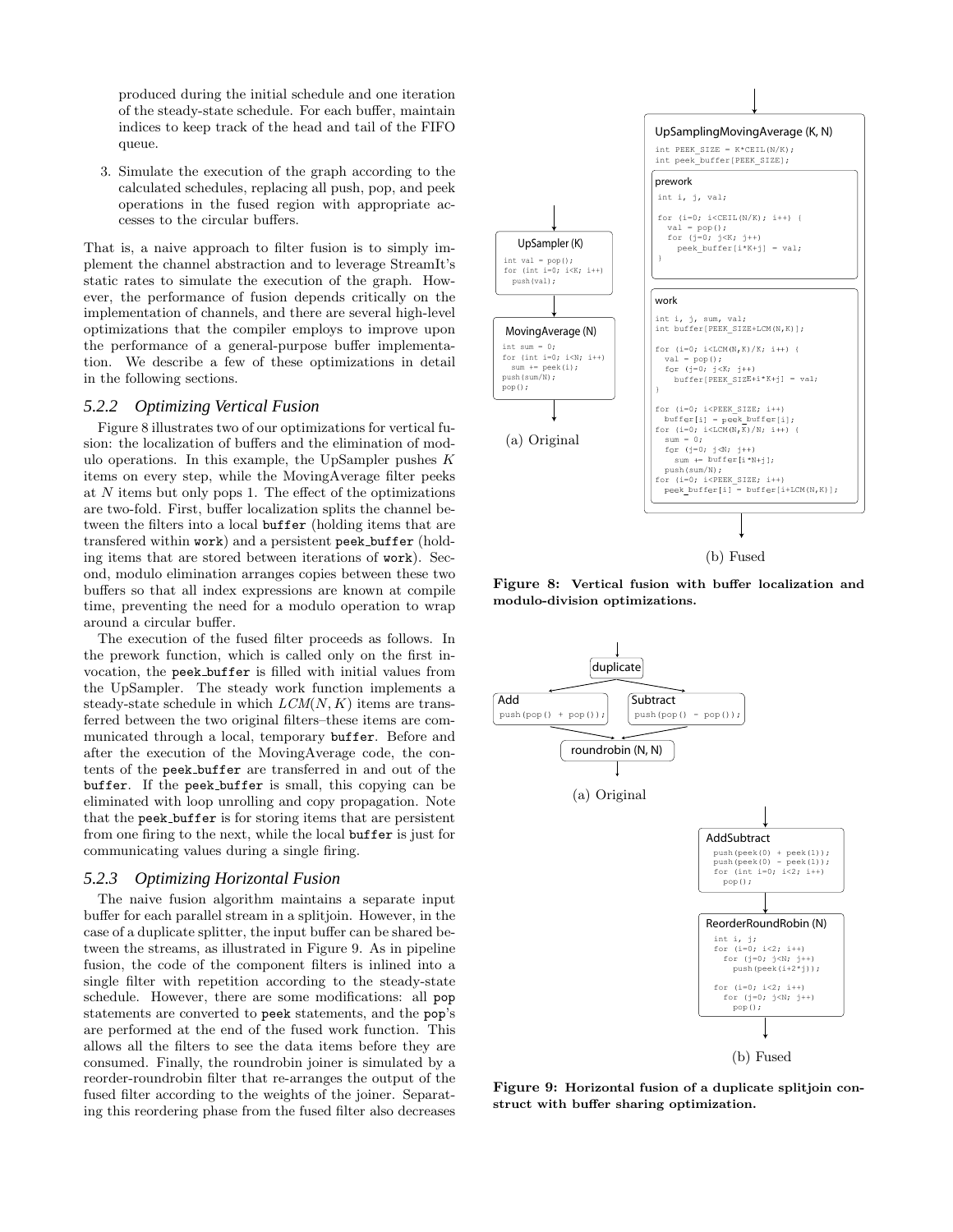

Figure 10: Fission of a filter that peeks.

the buffer requirements within the fused node. When appropriate, pipeline fusion can be applied to fuse these two nodes into a single filter that represents the entire splitjoin.

#### **5.3 Fission Transformations**

Filter fission is the analog of parallelization in the streaming domain. It can be applied to increase the granularity of a stream graph to utilize unused processor resources, or to break up a computationally intensive node for improved load balancing.

#### *5.3.1 Vertical Fission*

Some filters can be split into a pipeline, with each stage performing part of the work function. In addition to the original input data, these pipelined stages might need to communicate intermediate results from within work, as well as fields within the filter. This scheme could apply to filters with state if all modifications to the state appear at the top of the pipeline (they could be sent over the data channels), or if changes are infrequent (they could be sent via StreamIt's messaging system.) Also, some state can be identified as induction variables, in which case their values can be reconstructed from the work function instead of stored as fields. We have yet to automate vertical filter fission in the StreamIt compiler.

#### *5.3.2 Horizontal Fission*

We refer to "horizontal fission" as the process of distributing a single filter across the parallel components of a splitjoin. We have implemented this transformation for "stateless" filters–that is, filters that contain no fields that are written on one invocation of work and read on later invocations. Let us consider such a filter  $F$  with steady-state I/O rates of peek, pop, and push, that is being parallelized into an K-way splitjoin. There are two cases to consider:

1. If  $peek = pop$ , then F can simply be duplicated K ways in the splitjoin. The splitter is a roundrobin that routes *pop* elements to each copy of  $F$ , and the joiner is



Figure 11: Synchronization removal. If there are neighboring splitters and joiners with matching rates, then the nodes can be removed and the component streams can be connected. The example above is drawn from a subgraph of the 3GPP application; the compiler automatically performs this transformation to expose parallelism and improve the partitioning. Synchronization removal is especially valuable in the context of libraries–many distinct components can employ splitjoins for processing interleaved data streams, and the modules can be composed without having to synchronize all the streams at each boundary.

a roundrobin that reads push elements from each component. Since F does not peek at any items which it does not consume, its code does not need to be modified in the component streams–we are just distributing the invocations of F.

2. If  $peek > pop$ , then a different transformation is applied (see Figure 10). In this case, the splitter is a duplicate, since the component filters need to examine overlapping parts of the input stream. The  $i$ <sup>th</sup> component has a steady-state work function that begins with the work function of  $F$ , but appends a series of  $(K - 1) * pop$  pop statements in order to account for the data that is consumed by the other components. Also, the i'th filter has a prework function that pops  $(i - 1) * pop$  items from the input stream, to account for the consumption of previous filters on the first iteration of the splitjoin. As before, the joiner is a roundrobin that has a weight of push for each stream.

# **5.4 Reordering Transformations**

There are a multitude of ways to reorder the elements of a stream graph so as to facilitate fission and fusion transformations. For instance, neighboring splitters and joiners with matching weights can be eliminated (Figure 11); a splitjoin construct can be divided into a hierarchical set of splitjoins to enable a finer granularity of fusion (Figure 12); and identical stateless filters can be pushed through a splitter or joiner node if the weights are adjusted accordingly.

#### **5.5 Automatic Partitioning**

In order to drive the partitioning process, we have implemented a simple greedy algorithm that performs well on most applications. The algorithm analyzes the work function of each filter and estimates the number of cycles required to execute it. Because of the static I/O rates in StreamIt, most loops within work can be unrolled, allowing a close approximation of the actual cycle count. Multiplying this cycle count by the multiplicity of the filter in the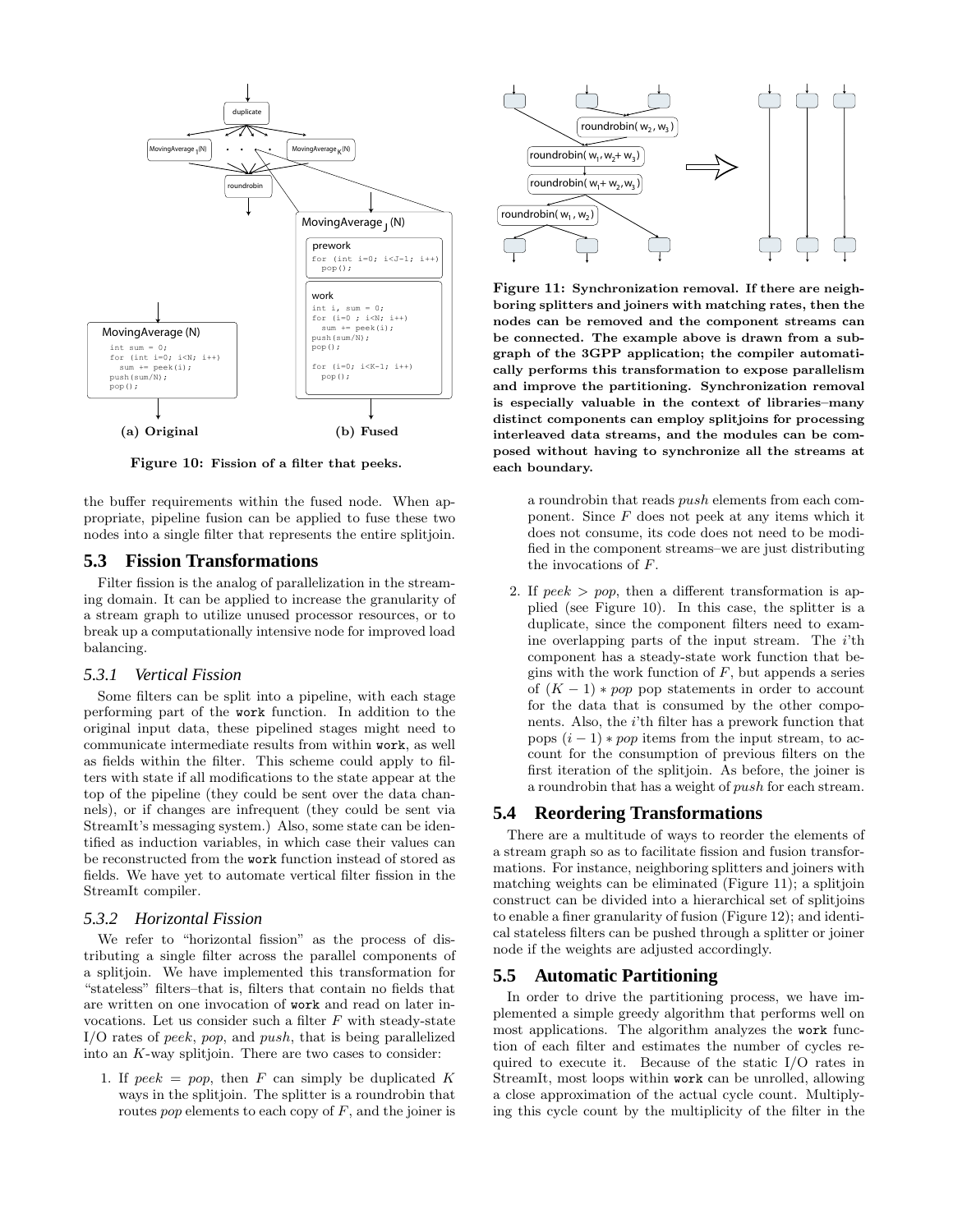

Figure 12: Breaking a splitjoin into hierarchical units. Though our horizontal fusion algorithms work on the granularity of an entire splitjoin, it is straightforward to transform a large splitjoin into a number of smaller pieces, as shown here. Following this transformation, the fusion algorithms can be applied to obtain an intermediate level of granularity. This technique was employed to help load-balance the Radar application (see Section 9).

steady-state schedule, the algorithm obtains an estimate of the steady-state computational requirements for each filter.

In the case where there are fewer filters than tiles, the partitioner considers the filters in decreasing order of their computational requirements and attempts to split them using the filter fission algorithm described above. Fission proceeds until there are enough filters to occupy the available machine resources, or until the heaviest node in the graph is not amenable to a fission transformation. Generally, it is not beneficial to split nodes other than the heaviest one, as this would introduce more synchronization without alleviating the bottleneck in the graph.

If the stream graph contains more nodes than the target architecture, then the partitioner works in the opposite direction and repeatedly fuses the least demanding stream construct until the graph will fit on the target. The work estimates of the filters are tabulated hierarchically and each construct (i.e., pipeline, splitjoin, and feedbackloop) is ranked according to the sum of its children's computational requirements. At each step of the algorithm, an entire stream construct is collapsed into a single filter. The only exception is the final fusion operation, which only collapses to the extent necessary to fit on the target; for instance, a 4-element pipeline could be fused into two 2-element pipelines if no more collapsing was necessary.

Despite its simplicity, this greedy strategy works well in practice because most applications have many more filters than can fit on the target architecture; since there is a long sequence of fusion operations, it is easy to compensate from a short-sighted greedy decision. However, we can construct cases in which a greedy strategy will fail. For instance, graphs with wildly unbalanced filters will require fission of some components and fusion of others; also, some graphs have complex symmetries where fusion or fission will not be beneficial unless applied uniformly to each component of the graph. We are working on improved partitioning algorithms that take these measures into account.

## **6. LAYOUT**

The goal of the layout phase is to assign nodes in the stream graph to computation nodes in the target architecture while minimizing the communication and synchronization present in the final layout. The layout assigns exactly one node in the stream graph to one computation node in the target. The layout phase assumes that the given stream graph will fit onto the computation fabric of the target and that the filters are load balanced. These requirements are satisfied by the partitioning phase described above.

The layout phase of the StreamIt compiler is implemented using simulated annealing [18]. We choose simulated annealing for its combination of performance and flexibility. To adapt the layout phase for a given architecture, we supply the simulated annealing algorithm with three architecturespecific parameters: a cost function, a perturbation function, and the set of legal layouts. To change the compiler to target one tiled architecture instead of another, these parameters should require only minor modifications.

The cost function should accurately measure the added communication and synchronization generated by mapping the stream graph to the communication model of the target. Due to the static qualities of StreamIt, the compiler can provide the layout phase with exact knowledge of the communication properties of the stream graph. The terms of the cost function can include the counts of how many items travel over each channel during an execution of the steady state. Furthermore, with knowledge of the routing algorithm, the cost function can infer the intermediate hops for each channel. For architectures with non-uniform communication, the cost of certain hops might be weighted more than others. In general, the cost function can be tailored to suit a given architecture.

# **6.1 Layout for Raw**

For Raw, the layout phase maps nodes in the stream graph to the tile processors. Each filter is assigned to exactly one tile, and no tile holds more than one filter. However, the ends of a splitjoin construct are treated differently; each splitter node is folded into its upstream neighbor, and neighboring Joiner nodes are collapsed into a single tile (see Section 7.1). Thus, Joiners occupy their own tile, but splitters are integrated into the tile of another filter or Joiner.

Due to the properties of the static network and the communication scheduler (Section 7.1), the layout phase does not have to worry about deadlock. All assignments of nodes to tiles are legal. This gives simulated annealing the flexibility to search many possibilities and simplifies the layout phase. The perturbation function used in simulated annealing simply swaps the assignment of two randomly chosen tile processors.

After some experimentation, we arrived at the following cost function to guide the layout on Raw. We let channels denote the pairs of nodes  $\{(src_1, dst_1) \dots (src_N, dst_N)\}\$ are connected by a channel in the stream graph;  $layout(n)$ denote the placement of node n on the Raw grid; and  $route(src, dst)$  denote the path of tiles through which a data item is routed in traveling from tile src to tile dst. In our implementation, the route function is a simple dimensionordered router that traces the path from src to dst by first

routing in the X dimension and then routing in the Y dimension. Given fixed values of channels and route, our cost function evaluates a given layout of the stream graph:

 $cost(lavour) =$ 

 $\sum$  items(src, dst)  $\cdot$  (hops(path) + 10  $\cdot$  sync(path))  $(src,dst) \in channels$ 

where  $path = route(layout(src), layout(dst))$ 

In this equation, items( $src, dst$ ) gives the number of data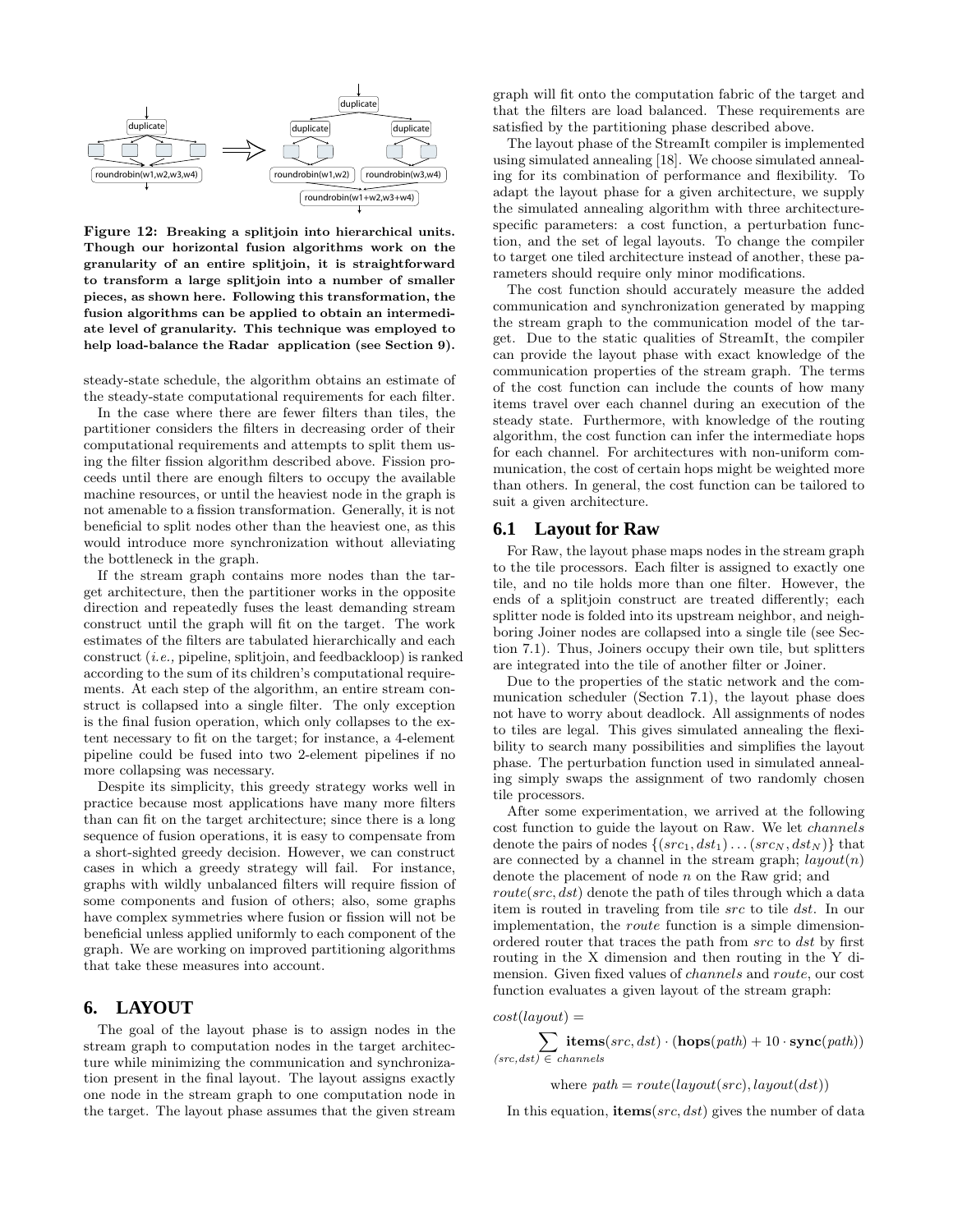

Figure 13: Example of deadlock in a splitjoin. As the joiner is reading items from the stream on the left, items accumulate in the channels on the right. On Raw, senders will block once a channel has four items in it. Thus, once 10 items have passed through the joiner, the system is deadlocked, as the joiner is trying to read from the left, but the stream on the right is blocked.



Figure 14: Fixing the deadlock with a buffering joiner. The buffering roundrobin is an internal StreamIt construct (it is not part of the language) which reads items from its input channels in the order in which they arrive, rather than in the order specified by its weights. The order of arrival is determined by a simulation of the stream graph's execution; thus, the system is guaranteed to be deadlock-free, as the order given by the simulation is feasible for execution on Raw. To preserve the semantics of the joiner, the items are written to the output channel from the internal buffers in the order specified by the joiner's weights. The ordered items are sent to the output as soon as they become available.

words that are transfered from  $src$  to dst during each steady state execution,  $\mathbf{hops}(p)$  gives the number of intermediate tiles traversed on the path p, and  $\textbf{sync}(p)$  estimates the cost of the synchronization imposed by the path  $p$ . We calculate  $\textbf{sync}(p)$  as the number of tiles along the route that are assigned a stream node plus the number of tiles along the route that are involved in routing other channels.

With the above cost function, we heavily weigh the added synchronization imposed by the layout. For Raw, this metric is far more important than the length of the route because neighbor communication over the static network is cheap. If a tile that is assigned a filter must route data items through it, then it must synchronize the routing of these items with the execution of its work function. Also, a tile that is involved in the routing of many channels must serialize the routes running through it. Both limit the amount of parallelism in the layout and need to be avoided.

#### **7. COMMUNICATION SCHEDULER**

With the nodes of the stream graph assigned to computation nodes of the target, the next phase of the compiler must map the communication explicit in the stream graph to the interconnect of the target. This is the task of the communication scheduler. The communication scheduler maps the infinite FIFO abstraction of the stream channels to the limited resources of the target. Its goal is to avoid deadlock and starvation while utilizing the parallelism explicit in the stream graph.

The exact implementation of the communication scheduler is tied to the communication model of the target. The simplest mapping would occur for targets implementing an end-to-end, infinite FIFO abstraction, in which the scheduler needs only to determine the sender and receiver of each data item. This information is easily calculated from the weights of the splitters and joiners. As the communication model becomes more constrained, the communication scheduler becomes more complex, requiring analysis of the stream graph. For targets implementing a finite, blocking nearestneighbor communication model, the exact ordering of tile execution must be specified.

Due to the static nature of StreamIt, the compiler can statically orchestrate the communication resources. As described in Section 4, we create an initialization schedule and a steady-state schedule that fully describe the execution of the stream graph. The schedules can give us an order for execution of the graph if necessary. One can generate orderings to minimize buffer length, maximize parallelism, or minimize latency.

Deadlock must be carefully avoided in the communication scheduler. Each architecture requires a different deadlock avoidance mechanism and we will not go into a detailed explanation of deadlock here. In general, deadlock occurs when there is a circular dependence on resources. A circular dependence can surface in the stream graph or in the routing pattern of the layout. If the architecture does not provide sufficient buffering, the scheduler must serialize all potentially deadlocking dependencies.

## **7.1 Communication Scheduler for Raw**

The communication scheduling phase of the StreamIt compiler maps StreamIt's channel abstraction to Raw's static network. As mentioned in Section 3, Raw's static network provides optimized, nearest neighbor communication. Tiles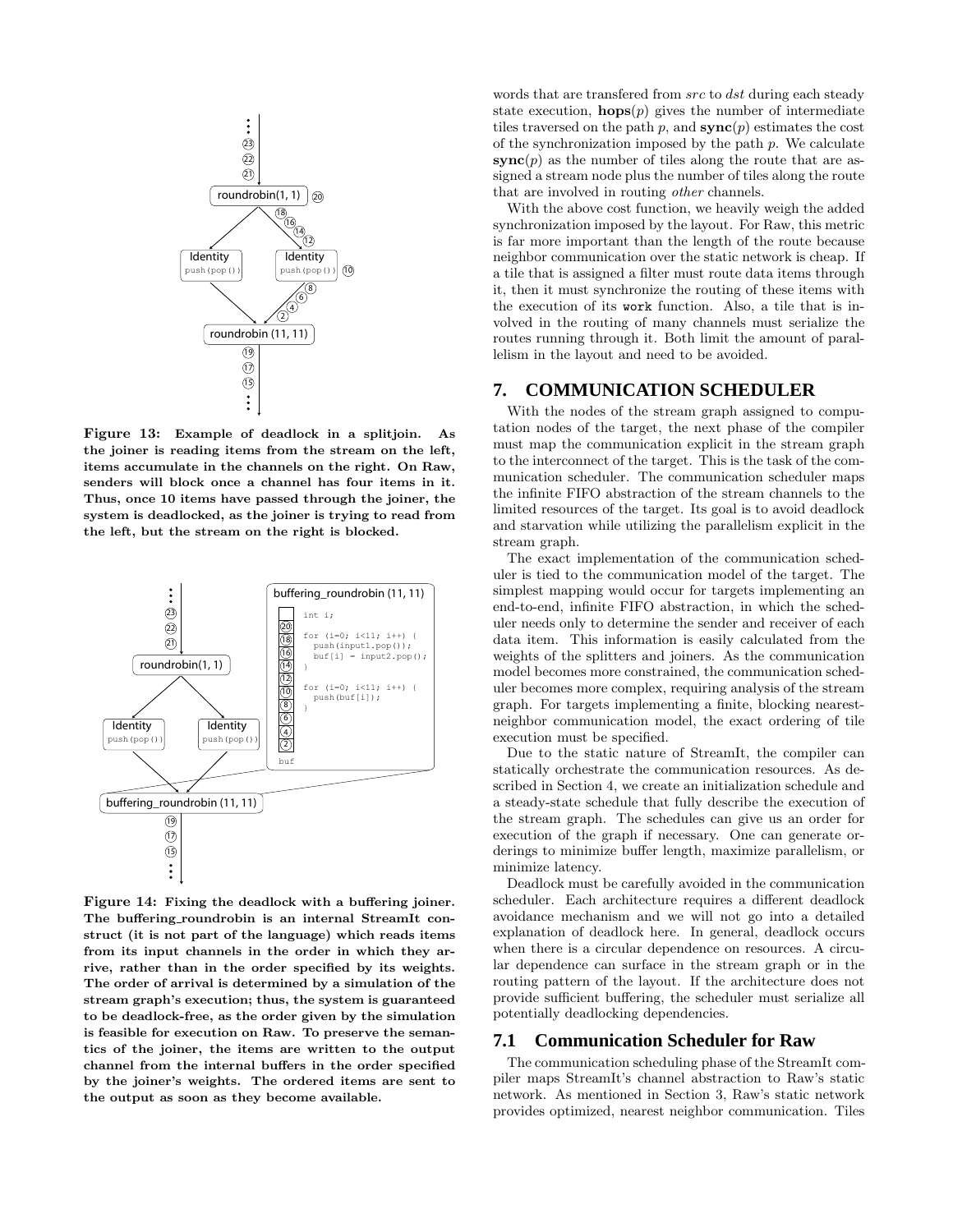|            |                                       | $#$ of constructs in the program<br>lines of |         |           |            |               | $#$ of filters in the |
|------------|---------------------------------------|----------------------------------------------|---------|-----------|------------|---------------|-----------------------|
| Benchmark  | Description                           | code                                         | filters | pipelines | splitjoins | feedbackloops | expanded graph        |
| FIR.       | 64 tap FIR                            | 125                                          |         |           |            |               | 132                   |
| Radar      | Radar array front-end <sup>[19]</sup> | 549                                          |         |           |            |               | $52^{\circ}$          |
| Radio      | FM Radio with an equalizer            | 525                                          | 14      | 6         |            |               | 26                    |
| Sort       | 32 element Bitonic Sort               | 419                                          |         | 5         |            |               | 242                   |
| FFT        | 64 element FFT                        | 200                                          |         | 3         |            |               | 24                    |
| Filterbank | 8 channel Filterbank                  | 650                                          |         | 3         |            |               | 51                    |
| <b>GSM</b> | GSM Decoder                           | 2261                                         | 26      |           | 11         | $\Omega$      | 46                    |
| Vocoder    | 28 channel Vocoder                    | 1964                                         | 55      | 8         |            |               | 101                   |
| 3GPP       | 3GPP Radio Access Protocol            | 1087                                         | 16      | 10        | 10         |               | 48                    |

| Table 2: Application Characteristics. |  |
|---------------------------------------|--|
|                                       |  |

|            |                    | $C$ on a 2.2 $GHz$ |                         |                     |                                    |                     |
|------------|--------------------|--------------------|-------------------------|---------------------|------------------------------------|---------------------|
| Benchmark  |                    | C on a single tile | <b>Intel Pentium IV</b> |                     |                                    |                     |
|            | <b>Utilization</b> | $#$ of tiles       | <b>MFLOPS</b>           | Throughput          | Throughput                         | Throughput          |
|            | used               |                    |                         | (per $10^5$ cycles) | $(\text{per }10^5 \text{ cycles})$ | (per $10^5$ cycles) |
| FIR        | 86%                | 14                 | 812                     | 1094.9              | 293.5                              | 445.6               |
| Radar      | 79%                | 16                 | 1.231                   | 2.5                 | app. too large                     | 0.041               |
| Radio      | 73%                | 16                 | 421                     | 53.9                | 8.85                               | 14.1                |
| Sort       | 64%                | 16                 | N/A                     | 2,664.4             | 225.6                              | 239.4               |
| FFT        | $42\%$             | 16                 | 182                     | 2,141.9             | 468.9                              | 448.5               |
| Filterbank | 41\%               | 16                 | 644                     | 256.4               | 8.9                                | 7.0                 |
| GSM        | 23%                | 16                 | N/A                     | 80.9                | app. too large                     | 7.76                |
| Vocoder    | 23\%               | 15                 | 118                     | .31                 | app. too large                     | 3.35                |
| 3GPP       | 18%                | 16                 | 44                      | 119.6               | 17.3                               | 65.7                |

communicate using buffered, blocking sends and receives. It is the compiler's responsibility to statically orchestrate the explicit communication of the stream graph while preventing deadlock.

To statically orchestrate the communication of the stream graph, the communication scheduler simulates the firing of nodes in the stream graph, recording the communication as it simulates. The simulation does not model the code inside each filter; instead it assumes that each filter fires instantaneously. This relaxation is possible because of the flow control of the static network–since sends block when a channel is full and receives block when a channel is empty, the compiler needs only to determine the ordering of the sends and receives rather than arranging for a precise rendezvous between sender and receiver.

Special care is required in the communication scheduler to avoid deadlock in splitjoin constructs. Figure 13 illustrates a case where the naive implementation of a splitjoin would cause deadlock in Raw's static network. The fundamental problem is that some splitjoins require a buffer of values at the joiner node–that is, the joiner outputs values in a different order than it receives them. This can cause deadlock on Raw because the buffers between channels can hold only four elements; once a channel is full, the sender will block when it tries to write to the channel. If this blocking propagates the whole way from the joiner to the splitter, then the entire splitjoin is blocked and can make no progress.

To avoid this problem, the communication scheduler implements internal buffers in the joiner node instead of exposing the buffers on the Raw network (see Figure 14). As the execution of the stream graph is simulated, the scheduler records the order in which items arrive at the joiner, and the joiner is programmed to fill its internal buffers accordingly. At the same time, the joiner outputs items according to the ordering given by the weights of the roundrobin. That is, the sending code is interleaved with the receiving code in the joiner; no additional items are input if a buffered item can

be written to the output stream. To facilitate code generation (Section 8), the maximum buffer size of each internal buffer is recorded.

Our current implementation of the communication scheduler is overly cautious in its deadlock avoidance. All feedbackloops are serialized by the communication scheduler to prevent deadlock. More precisely, the loop and body streams of each feedbackloop cannot execute in parallel. Crossed routes in the layout of the graph are serialized as well, forcing each path to wait its turn at the contention point.

# **8. CODE GENERATION**

The final phase in the flow of the StreamIt compiler is code generation. The code generation phase must use the results of each of the previous phases to generate the complete program text. The results of the partitioning and layout phases are used to generate the computation code that executes on a computation node of the target. The communication code of the program is generated from the schedules produced by the communication scheduler.

#### **8.1 Code Generation for Raw**

The code generation phase of the Raw backend generates code for both the tile processor and the switch processor. For the switch processor, we generate assembly code directly. For the tile processor, we generate C code that is compiled using Raw's GCC port. First we will discuss the tile processor code generation. We can directly translate the intermediate representation of most StreamIt expressions into C code. Translations for the push(value), peek(index), and pop() expressions of StreamIt require more care.

In the translation, each filter collects the data necessary to fire in an internal buffer. Before each filter is allowed to fire, it must receive pop items from its switch processor (peek items for the initial firing). The buffer is managed circularly and the size of the buffer is equal to the number of items peeked by the filter. peek(index) and pop() are translated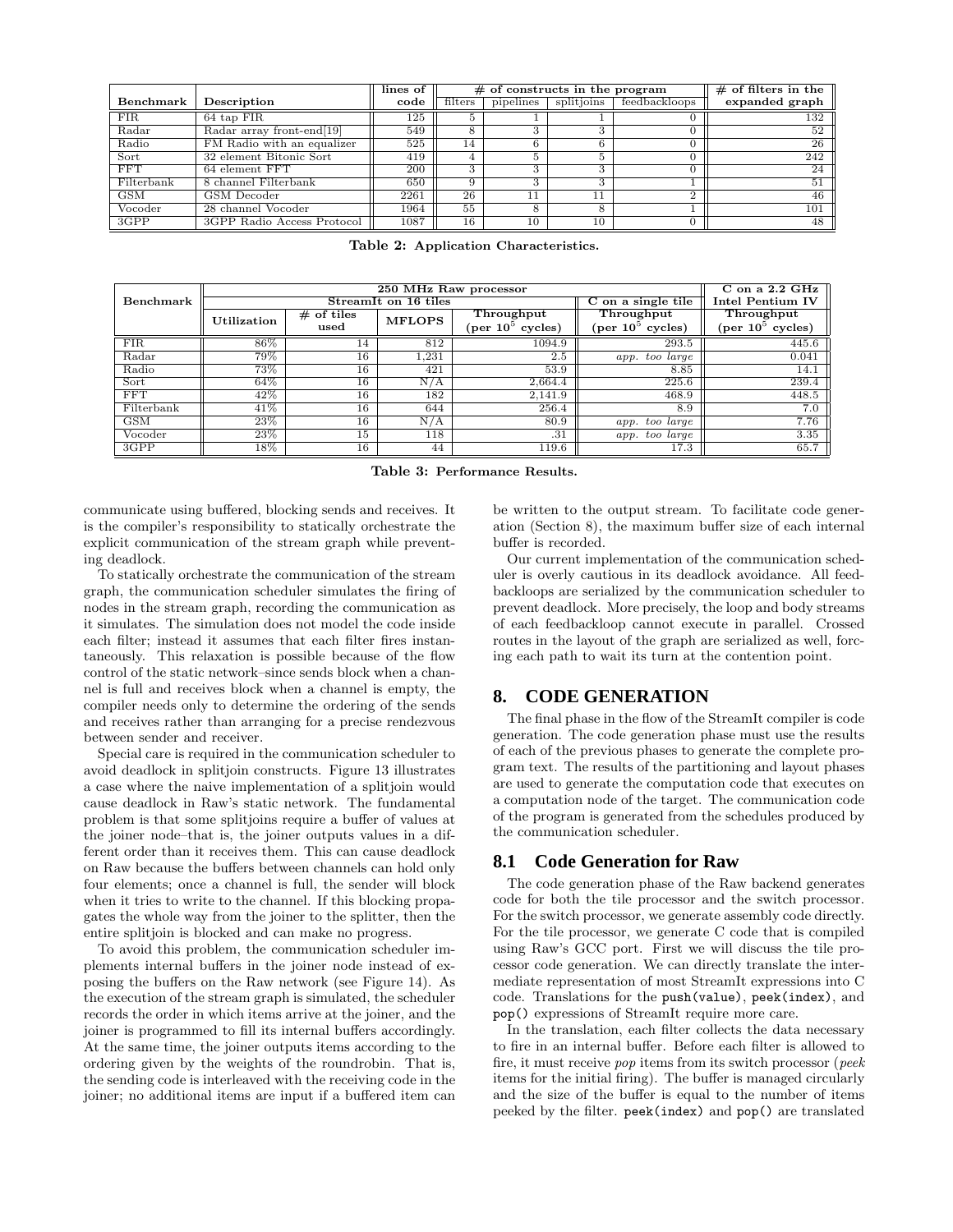

Figure 15: StreamIt throughput on a 16-tile Raw machine, normalized to throughput of hand-written C running on a single Raw tile.

into accesses of the buffer, with pop() adjusting the end of the buffer, and peek(index) accessing the  $index<sup>th</sup>$  element from the end of the buffer. push(value) is translated directly into a send from the tile processor to the switch processor. The switch processors are then responsible for routing the data item.

The filter code does not interleave send instructions with receive instructions. The filter must receive all of the data necessary to fire before it can execute its work function. This is an overly conservative approach that prevents deadlock for certain situations, but limits parallelism. For example, this technique prevents feedbackloops from deadlocking by serializing the loop and the body. The loop and the body cannot execute in parallel. We are investigating methods for relaxing the serialization.

As described in Section 7.1, the communication scheduler computes an internal buffer schedule for each collapsed Joiner node. This schedule exactly describes the order in which to send and receive data items from within the Joiner. The schedule is annotated with the destination buffer of the receive instruction and the source buffer of the send instruction. Also, the communication scheduler calculates the maximum size of each buffer. With this information the code generation phase can produce the code necessary to realize the internal buffer schedule on the tile processor.

Lastly, to generate the instructions for the switch processor, we directly translate the switch schedules computed by the communication scheduler. The initialization switch schedule is followed by the steady state switch schedule, with the steady state schedule looping infinitely.

# **9. RESULTS**

Our current implementation of StreamIt supports fully automatic compilation through the Raw backend. We have also implemented the optimizations that we have described: synchronization elimination, modulo expression elimination (vertical fusion), buffer localization (vertical fusion), and buffer sharing (horizontal fusion).

We evaluate the StreamIt compiler for the set of applications shown in Table 2; our results appear in Table 3. For each application, we compare the throughput of StreamIt with a hand-written C program, running the latter on either a single tile of Raw or on a Pentium IV. For Radio, GSM, and Vocoder, the C source code was obtained from a



Figure 16: Throughput of StreamIt code running on 16 tiles and C code running on a single tile, normalized to throughput of C code on a Pentium IV.

third party; in other cases, we wrote a C implementation following a reference algorithm. For each benchmark, we show  $MFLOPS$  (which is  $N/A$  for integer applications), processor utilization (the percentage of time that an occupied tile is not blocked on a send or receive), and throughput. We also show the performance of the C code, which is not available for C programs that did not fit onto a single Raw tile (Radar, GSM, and Vocoder). Figures 15 and 16 illustrate the speedups obtained by StreamIt compared to the C implementations<sup>2</sup>.

The results are encouraging. In many cases, the StreamIt compiler obtains good processor utilization–over 60% for four benchmarks and over 40% for two additional ones. For GSM, parallelism is limited by a feedbackloop that sequentializes much of the application. Vocoder is hindered by our work estimation phase, which has yet to accurately model the cost of library calls such as sin and tan; this impacts the partitioning algorithm and thus the load balancing. 3GPP also has difficulties with load balancing, in part because our current implementation fuses all the children of a stream construct at once.

StreamIt performs respectably compared to the C implementations, although there is room for improvement. The aim of StreamIt is to provide a higher level of abstraction than C without sacrificing performance. Our current implementation has taken a large step towards this goal. For instance, the synchronization removal optimization improves the throughput of 3GPP by a factor of 1.8 on 16 tiles (and by a factor of 2.5 on 64 tiles.) Also, our partitioner can be very effective–as illustrated in Figure 5, partitioning the Radar application improves performance by a factor of 11 even though it executes on less than one third of the tiles.

The StreamIt optimization framework is far from complete, and the numbers presented here represent a first step rather than an upper bound on our performance. We are actively implementing aggressive inter-node optimizations and more sophisticated partitioning strategies that will bring us closer to achieving linear speedups for programs with abundant parallelism.

 $^2\mathrm{FFT}$  and Filterbank perform better on a Raw tile than on the Pentium 4. This could be because Raw's single-issue processor has a larger data cache and a shorter processor pipeline.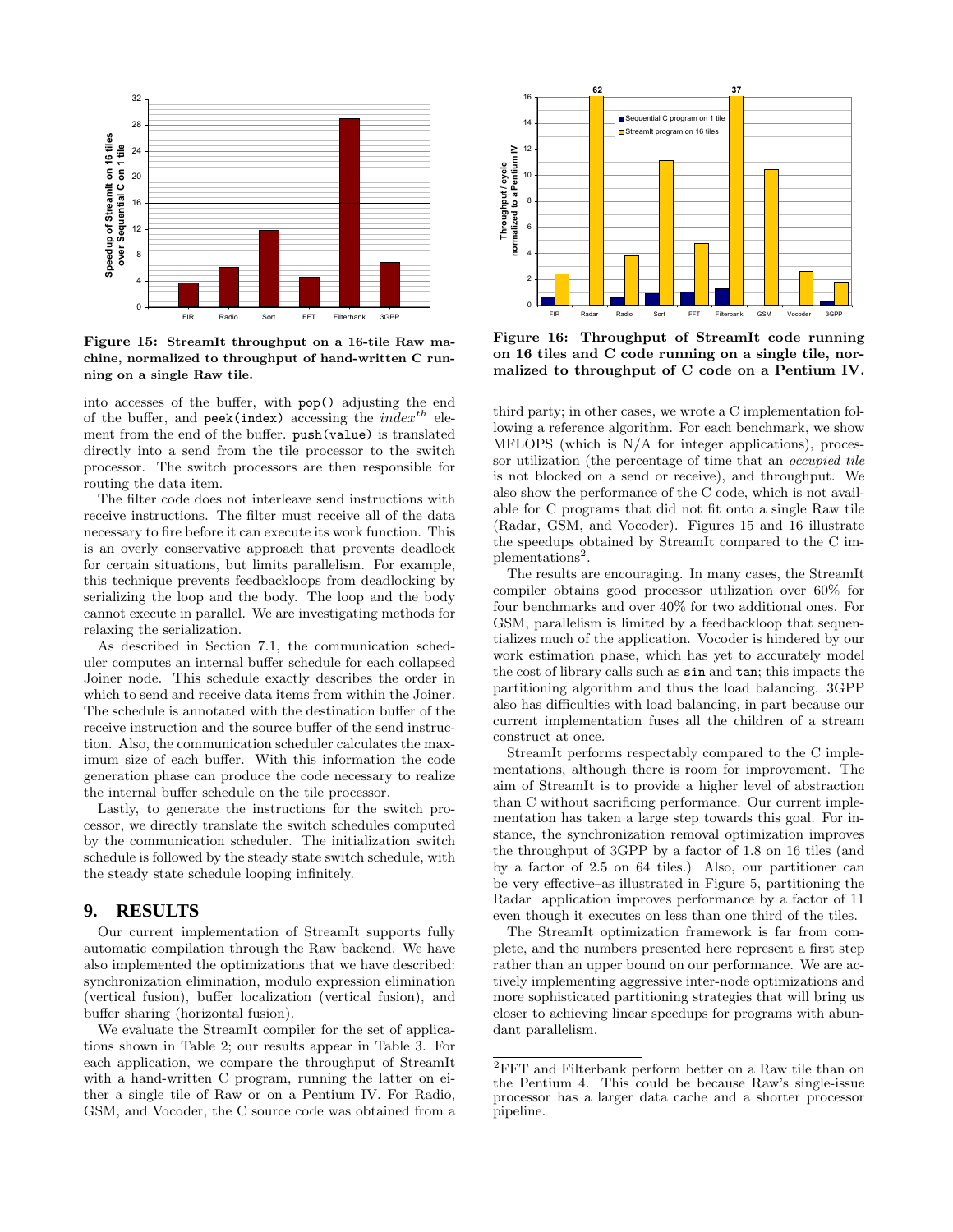# **10. RELATED WORK**

The Transputer architecture [2] is an array of processors, where neighboring processors are connected with unbuffered point-to-point channels. The Transputer does not include a separate communication switch, and the processor must get involved to route messages. The programming language used for the Transputer is Occam [16]: a streaming language similar to CSP [15]. However, unlike StreamIt filters, Occam concurrent processes are not statically load-balanced, scheduled and bound to a processor. Occam processes are run off a very efficient runtime scheduler implemented in microcode [23].

DSPL is a language with simple filters interconnected in a flat acyclic graph using unbuffered channels [24]. Unlike the Occam compiler for the Transputer, the DSPL compiler automatically maps the graph into the available resources of the Transputer. The DSPL language does not expose a cyclic schedule, thus the compiler models the possible executions of each filter to determine the possible cost of execution and the volume of communication. It uses a search technique to map multiple filters onto a single processor for load balancing and communication reduction.

The Imagine architecture is specifically designed for the streaming application domain [27]. It operates on streams by applying a computation kernel to multiple data items off the stream register file. The compute kernels are written in Kernel-C while the applications stitching the kernels are written in Stream-C. Unlike StreamIt, with Imagine the user has to manually extract the computation kernels that fit the machine resources in order to get good steady state performance for the execution of the kernel [17]. On the other hand, StreamIt uses fission and fusion transformations to create load-balanced computation units and filters are replicated to create more data parallelism when needed. Furthermore, the StreamIt compiler is able to use global knowledge of the program for layout and transformations at compile-time while Stream-C interprets each basic block at runtime and performs local optimizations such as stream register allocation in order to map the current set of stream computations onto Imagine.

The iWarp system [6] is a scalable multiprocessor with configurable communication between nodes. In iWarp, one can set up a few FIFO channels for communicating between non-neighboring nodes. However, reconfiguring the communication channels is more coarse-grained and has a higher cost than on Raw, where the network routing patterns can be reconfigured on a cycle-by-cycle basis [30]. ASSIGN [25] is a tool for building large-scale applications on multiprocessors, especially iWarp. ASSIGN starts with a coarse-grained flow graph that is written as fragments of C code. Like StreamIt, it performs partitioning, placement, and routing of the nodes in the graph. However, ASSIGN is implemented as a runtime system instead of a full language and compiler such as StreamIt. Consequently, it has fewer opportunities for global transformations such as fission and reordering.

SCORE (Stream Computations Organized for Reconfigurable Execution) is a stream-oriented computational model for virtualizing the resources of a reconfigurable architecture [7]. Like StreamIt, SCORE aims to improve portability across reconfigurable machines, but it takes a dynamic approach of time-multiplexing computations (divided into "compute pages") from within the operating system, rather than statically scheduling a program within the compiler.

Ptolemy [20] is a simulation environment for heterogeneous embedded systems, including the domain of Synchronous Dataflow (SDF) that is similar to the static-rate stream graphs of StreamIt. While there are many well-established scheduling techniques for SDF [4], the round-robin nodes in our stream graph require the more general model of Cyclo-Static Dataflow (CSDF) [5] for which there are fewer results. Even CSDF does not have a notion of an initialization phase, filters that peek, or a dynamic messaging system as supported in StreamIt. In all, the StreamIt compiler differs from Ptolemy in its focus on optimized code generation for the nodes in the graph, rather than high-level modeling and design.

Proebsting and Watterson [26] present a filter fusion algorithm that interleaves the control flow graphs of adjacent nodes. However, they assume that nodes communicate via synchronous get and put operations; StreamIt's asynchronous peek operations and implicit buffer management fall outside the scope of their model.

A large number of programming languages have included a concept of a stream; see [29] for a survey. Synchronous languages such as LUSTRE [13], Esterel [3], and Signal [10] also target the embedded domain, but they are more controloriented than StreamIt and are not aggressively optimized for performance. Sisal (Stream and Iteration in a Single Assignment Language) is a high-performance, implicitly parallel functional language [9]. The Distributed Optimizing Sisal Compiler [9] considers compiling Sisal to distributed memory machines, although it is implemented as a coarse-grained master/slave runtime system instead of a fine-grained static schedule.

## **11. CONCLUSION**

In this paper, we describe the StreamIt compiler and a backend for the Raw architecture. Unlike other streaming languages, StreamIt enforces a structure on the stream graph that allows a systematic approach to optimization and parallelization. The structure enables us to define multiple transformations and to compose them in a hierarchical manner.

We introduce a collection of optimizations–vertical and horizontal filter fusion, vertical and horizontal filter fission, and filter reordering–that can be used to restructure stream graphs. We show that by applying these transformations, the compiler can automatically convert a high-level stream program, written to reflect the composition of the application, into a load-balanced executable for Raw.

The stream graph of a StreamIt program exposes the data communication pattern to the compiler, and the lack of global synchronization frees the compiler to reorganize the program for efficient execution on the underlying architecture. The StreamIt compiler demonstrates the power of this flexibility by partitioning large programs for execution on Raw. However, many of the techniques we describe are not limited to Raw; in fact, we believe that the explicit parallelism and communication in StreamIt is essential for obtaining high performance on other communication-exposed architectures. In this sense, we consider the techniques described in this paper to be a first step towards establishing a portable programming model for communication-exposed machines.